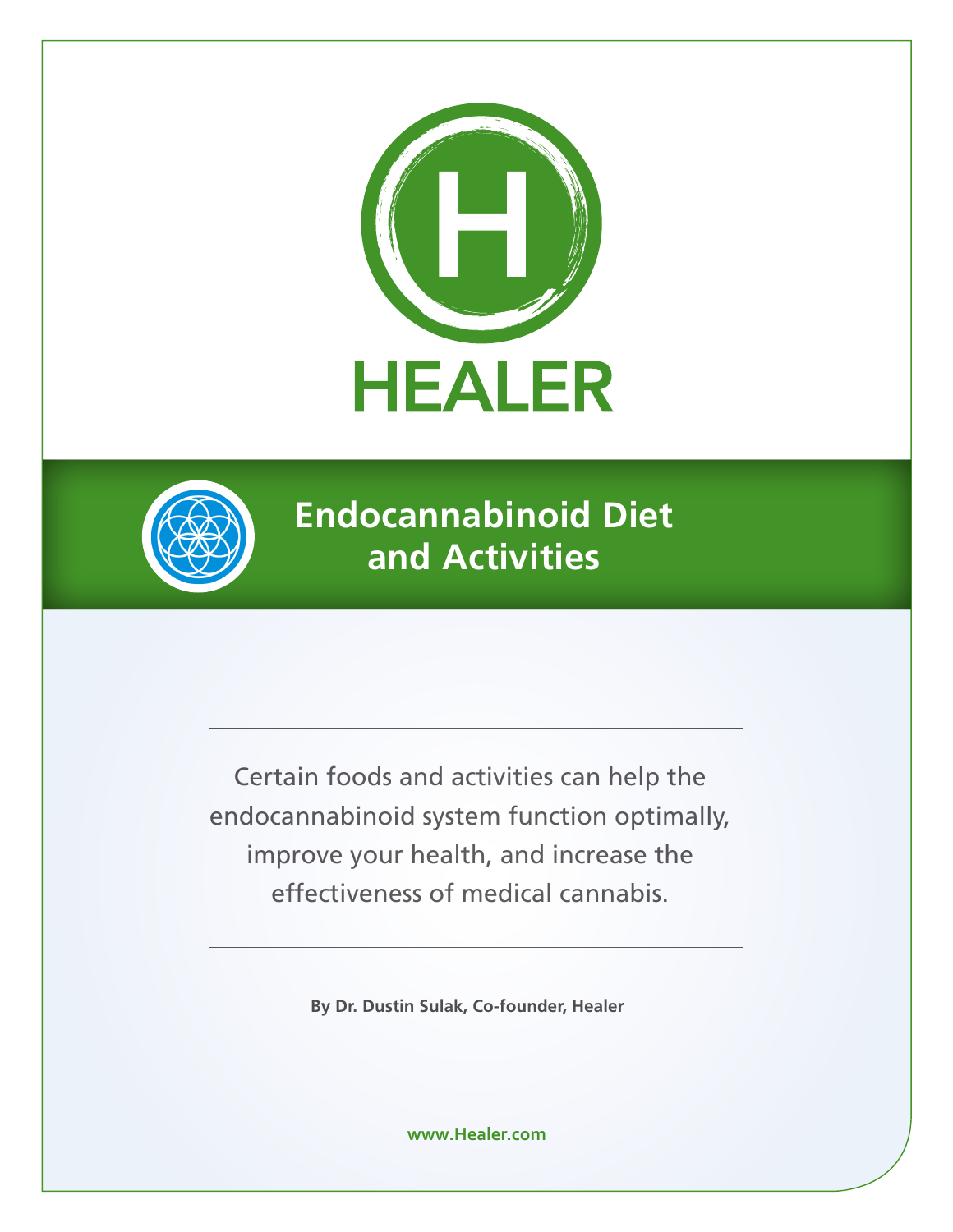

## ENDOCANNABINOID-ENHANCING FOODS

Essential fatty acids, chocolate, herbs, spices, and tea can naturally help the endocannabinoid system function optimally, improve your health, and enhance the effectiveness of medicinal cannabis.

#### ESSENTIAL FATTY ACIDS:

A healthy ratio of omega-3 and omega-6 fatty acids can enhance the activity of the endocannabinoid system. Endocannabinoids are produced from arachidonic acid, an omega-6 fatty acid. Having enough arachidonic acid is essential for endocannabinoid production, but having too much may lead to downregulation of cannabinoid receptors. Excessive omega-6 intake is also pro-inflammatory. Most western diets already contain an excess of omega-6 oils, commonly found in cooking oils such as safflower, sunflower, corn, and soy, and in animal products like meat, poultry, and eggs.

Omega-3 fatty acids are needed to balance the omega-6 intake for the endocannabinoid system to function properly. These fatty acids are much harder to come by in the diet, and are also proven to have cardiovascular and neurological health benefits. An ideal ratio of omega-3 to omega-6 in the diet is 1:1, and the typical western diet often has a 1:10 ratio. Animal sources of omega-3 are the most potent, but the vegetarian sources tend to provide other excellent health benefits.

Sources of endocannabinoid-enhancing fatty acids:

- Hemp seeds and hemp oil
- Flax seeds (grind at home in a coffee grinder) and flax oil
- Chia seeds
- Walnuts
- Sardines and anchovies
- Eggs (pasture-fed or omega-3 enriched only)



**www.Healer.com**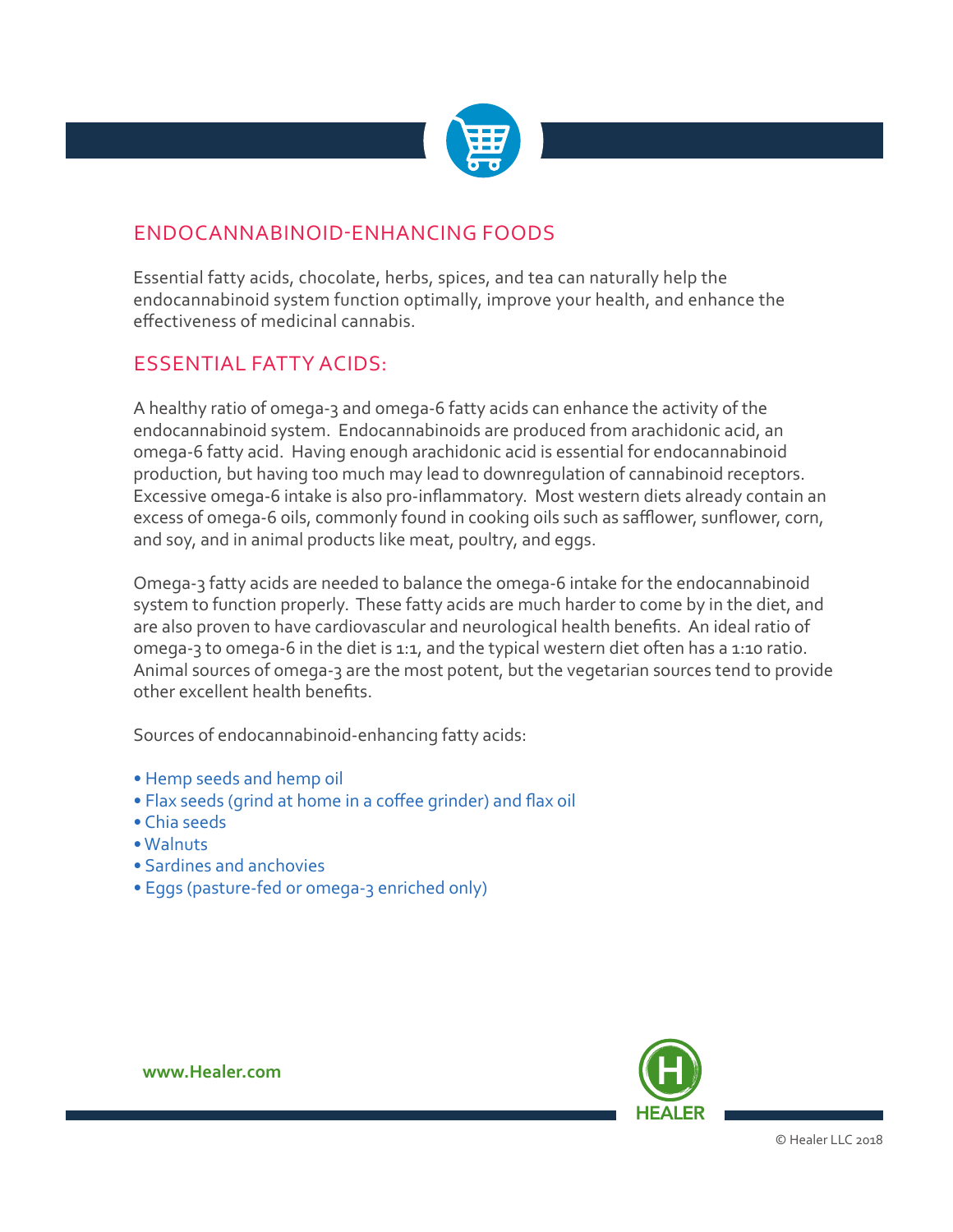

# **CHOCOLATE**

Cacao powder contains three compounds that are structurally very similar to endocannabinoids. These compounds can inhibit the breakdown of your body's own endocannabinoids, resulting in higher endocannabinoid levels, and may have some cannabinoid activity of their own. The content of cannabinoid-like compounds in chocolate varies widely and is highest in dark chocolate and raw cacao. Other compounds in chocolate may be able to help prevent heart disease, stroke, and dementia. Look for at least 70% dark chocolate, or try adding raw cacao nibs to smoothies or cereal!

#### HERBS AND TEA

Numerous herbs and teas contain compounds that can enhance the endocannabinoid system. Beta-caryophyllene is a terpene found in black pepper, oregano, cinnamon, clove, cannabis, and many other herbs. It selectively stimulates the CB2 receptor, a sought-after property in the development of treatments for inflammatory disorders. Echinacea, often used by herbalists for up to 2 weeks to stimulate the immune system during infections, also contains CB2 agonists. Camelia sinensis, commonly known as "tea," contains a compound that prevents the breakdown of endocannabinoids, and another compound that stimulates the CB1 receptor. Turmeric, the yellow spice in curry powder, contains curcumin, which also raises endocannabinoid levels amongst numerous other health benefits.

Maca root powder, often used to improve resilience to stress and sexual vitality, contains a compound that slows the breakdown of endocannabinoids. Probiotics and unpasteurized fermented food can also help improve the function of the endocannabinoid system in the gut.

# EAT ORGANIC AND AVOID PLASTIC

Certain pesticides (e.g. chlorpyrifos and piperonyl butoxide) are known to disrupt the endocannabinoid system. It's especially important to choose organic foods when shopping for meat, dairy, and the highest pesticide-containing produce (see http://www.ewg.org/foodnews/). Phthalates, frequently added to plastic and tin food containers and water bottles, are known to block cannabinoid receptors and disrupt the body's hormonal system. Choose glass or stainless steel food containers and packaging whenever possible, and never eat food that's been heated in plastic.

Regular use of moderate to high quantities of alcohol can also impair the endocannabinoid system, so for optimal health and endocannabinoid function, please use moderation when drinking or avoid alcohol entirely.



**www.Healer.com**

© Healer LLC 2018